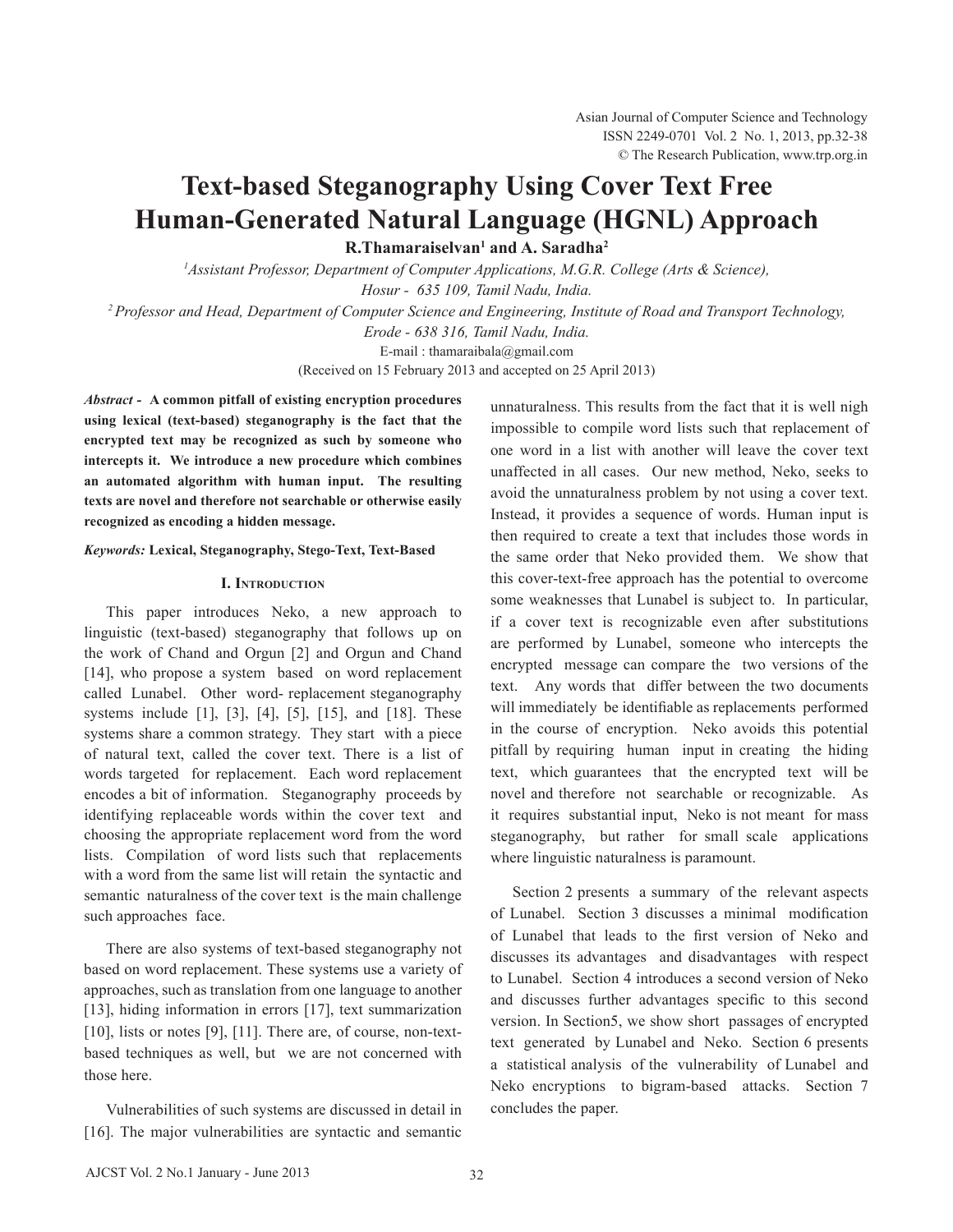#### **II. Summary of Lunabel**

Lunabel has several aspects, listed below:

- a) Word lists;
- b) Conversion of plain text into a sequence of digits;
- c) Replacement of cover text words.

We discuss each aspect separately.

## *A. Word Lists*

Any word replacement scheme must specify which words form a substitu-tion class. A substitution class is a set of words such that a given word on the list can be substituted for any other without affecting the linguistic acceptability of the sentence that the word is part of. For example, the sentences I had eggs for breakfast and I had pancakes for breakfast suggest that the two words eggs and pancakes might be members of a substitution class. By contrast, \*I had indicate for breakfast ("\*" marks unacceptable forms) shows that eggs and indicate are not members of a substitution class. This is of course because eggs and indicate are from different syntactic categories (also known as parts of speech), namely noun vs. verb. Eggs and pancakes, on the other hand, are both nouns. Sharing syntactic category is a minimal requirement for belonging in a substitution class. Other criteria are involved as well; the reader is referred to Orgun and Chand ([14]) for discussion. For reasons of programming efficiency and other considerations they discuss, Orgun and Chand use substitution classes of 16 words each. We follow them in this regard, though our system of steganography will work with any size of substitu-tion classes (as will theirs). We present one of the substitution classes of Lunabel as an example:

## *1. Substitution Class Example*

Key, passkey, login, password, pin code, pin, pass code, authorization, permission, authen- tication, signal, ticket, indicator, passport, code, credential.

In the style of writing that this particular word list is intended to use as cover text ("readme" files included in software packages), these words can almost always substitute with one another without affecting grammaticality. The number of substitution classes to be used is arbitrary. In principle, a single class will suffice for encryption purposes. However, using a fair number of substitution classes has advantages. The main advantage is that one thereby has a correspondingly large number of words available for encryption purposes. This will reduce the size of cover text needed to hide a plain text of a given length. In the following sections, we will show how these substitution classes are used in the Lunabel system.

## *B. Conversion Into Digits*

Before word substitutions can be performed based on the substitution classes, the cover text needs to be converted into a sequence of digits. These digits will then determine which word from a given word list will be used in word substitutions. This section describes the conversion of the cover text into digits.

 In Lunabel, conversion is based on ASCII codes. Naturally, any other character coding will work equally well (for example, there is no reason one could not use Unicode). The conversion is quite simple: each character of the plain text is replaced by its ASCII code, expressed as two hexadecimal digits (this is why word lists of 16 elements each were found convenient). The character "a", for example, converts into [1, 6]. The phrase portion I had converts into [9 2 0 6 8 6 1 6 4 2]. Once this conversion is performed, word substitutions can be carried out. This is the final step in text-based steganography.

## *C. Substitution*

The main task in steganography is to hide a message in what appears to be an ordinary piece of text. In Lunabel, as in other replacement-based systems, this is done by taking a cover text and replacing certain words in it by other words. This section describes the procedure for performing these replacements.

 The replacement system scans the cover text one word at a time, from its beginning. Words that do not appear in any word list (substitution class) are copied unchanged. Eventually, a word that appears on a substitution class will be encountered. When this happens, this word will be substituted for by another word from its word list. Which word? This is determined by the current digit in the converted plain text. This is described more explicitly below.

 The first time a word from a substitution class is encountered, the substitution proceeds as follows (the general case will be discussed afterwards).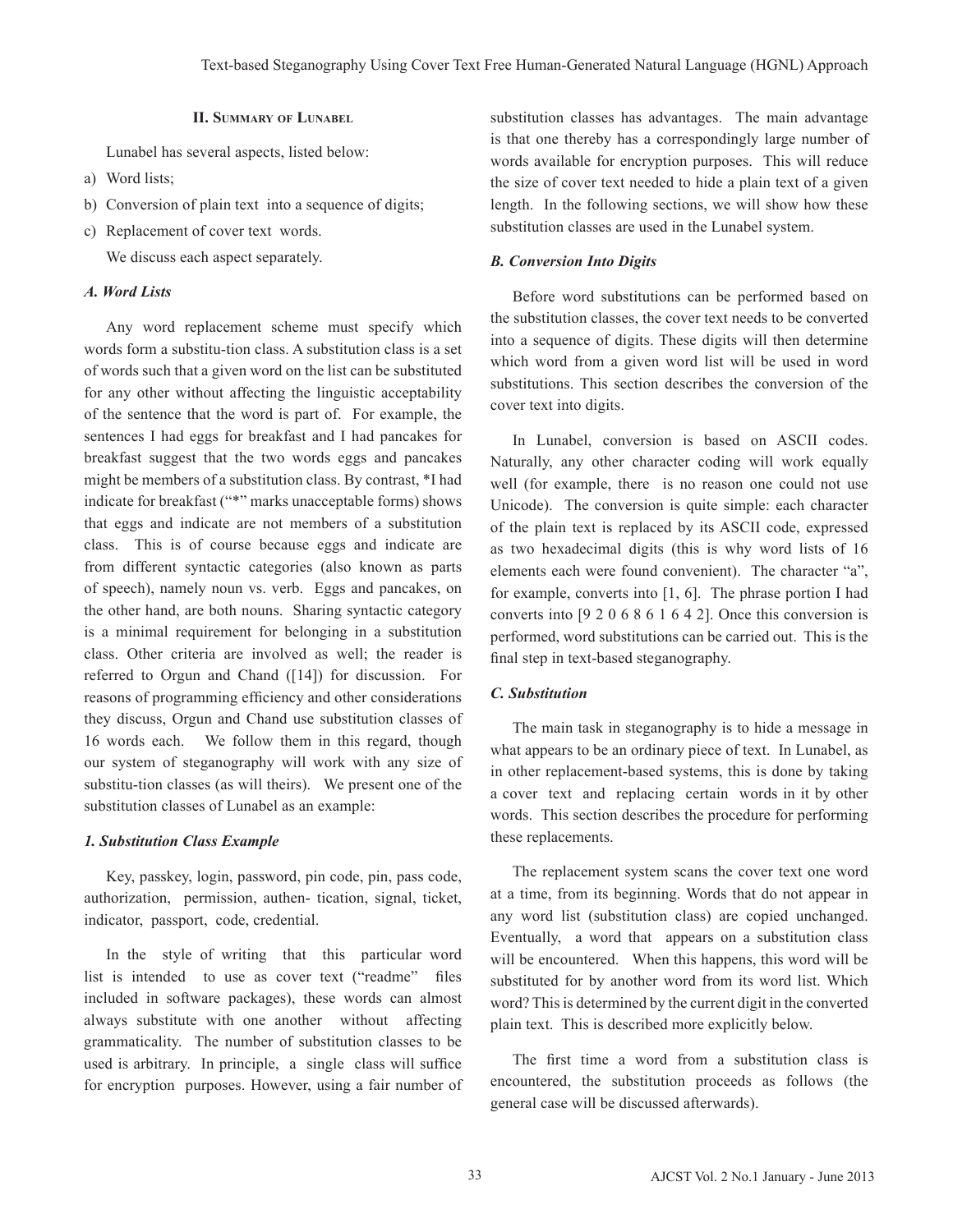- • Let W stand for the first cover text word that belongs to a word list.
- • Let L stand for the word list that W belongs to.
- Let  $E1$ ,  $E2$  ... $E16$  be the elements of word list L (one of these is W).
- • Let D stand for the first digit in the converted form of the plain text.

 Word W of the cover text is now replaced with the Dth element of word list L (that is, with ED).

The general replacement scheme can be described as follows:

 Assume that i−1 substitutions have already been performed (initially,  $i = 1$ ). Represent the converted plain text (sequence of digits) as follows: [D1, D2 ...DN]. Read one word (W) of the cover text.

- 1) If W is not an element of a word list, copy W unchanged.
- 2) If W is an element of word list L with elements En , then replace W with EDi .
- 3) If  $i = N$  (the plain text has been fully encrypted), copy the rest of the cover text unchanged.
- 4) If there are no words left in the cover text when  $i < N$ , issue an error message.
- 5) If there are words left in the cover text and  $i < N$ , move to the next word in the cover text and go to step (a).

This method of steganography does not indicate the end of the plain text. In decryption, therefore, the recovered plain text will generally be followed by a series of random characters, corresponding to the hexadecimal digits of the word list elements in the un- changed portion of the cover text (step (c) above). A simple way to deal with this is to append a (any) end-of-message marker to the plain text prior to its conversion into digits.

## *D. Encryption*

It may be noticed that we have described a mechanism that embeds a plain text directly in a modified cover text. No encryption is carried out beyond the act of hiding. Hiding and encryption can in fact be combined, as discussed in [14]. However, we do not pursue this possibility. One reason for our choice is that our interest lies firmly in the domain of information hiding. Another reason is that, if desired, the plain text can be encrypted by any desired method (of any desired strength) prior to the hiding steps we present. The encrypted message can then be hidden by following the

exact same steps. In a real life application, this may very well be the method of choice; by following this method, a second layer of security is achieved in case the fact that the two parties are exchanging secret messages is found out and the hidden message is revealed. Steganography has, in such a scenario, failed, but the message still remains encrypted.

## **III. Losing The Cover Text**

 Using a cover text and replacement scheme has certain disadvantages. First, we discuss those disadvantages. Then, we describe Neko, which avoids these by doing away with the cover text.

## *A. Disadvantages of Cover Text Use*

 Cover text systems have at least three disadvantages. First, there is the issue of what text to use. If the cover text is an existing text (a section of a book, a file from some software installation, web content, etc.), then there is a risk that this may be recognized by someone who intercepts the steganographic message (e.g. By performing an Internet search on a passage from within the document). This will cause two problems. First, the fact that the cover text is recognizable but different from its original may immediately arouse suspicion and lead someone to start to analyze the message. This occurrence will already have defeated the purpose of steganography, which is to avoid detection of encrypted messages as such. Steganography instead aims to mask messages as innocuous text.

 Second, by comparing the original cover text to its intercepted version, one can identify words that have been substituted. This provides the interceptor with information about not just the presently intercepted message, but the scheme of information hiding as well (at the very least, they will know that certain words are substitution class members).

These problems can be avoided by writing a novel cover text for each transmission. This of course requires human input. The problem with systems like Lunabel is that one has to trust the user to put in the required effort to create new cover texts. However, there is a risk that an individual user might decide to take a shortcut and use an existing text, or perhaps even use the same cover text repeatedly.

The second problem is that even carefully crafted substitution classes may not always give rise to natural text. This is because there might be specialized contexts in which the substitution does not work. For example, going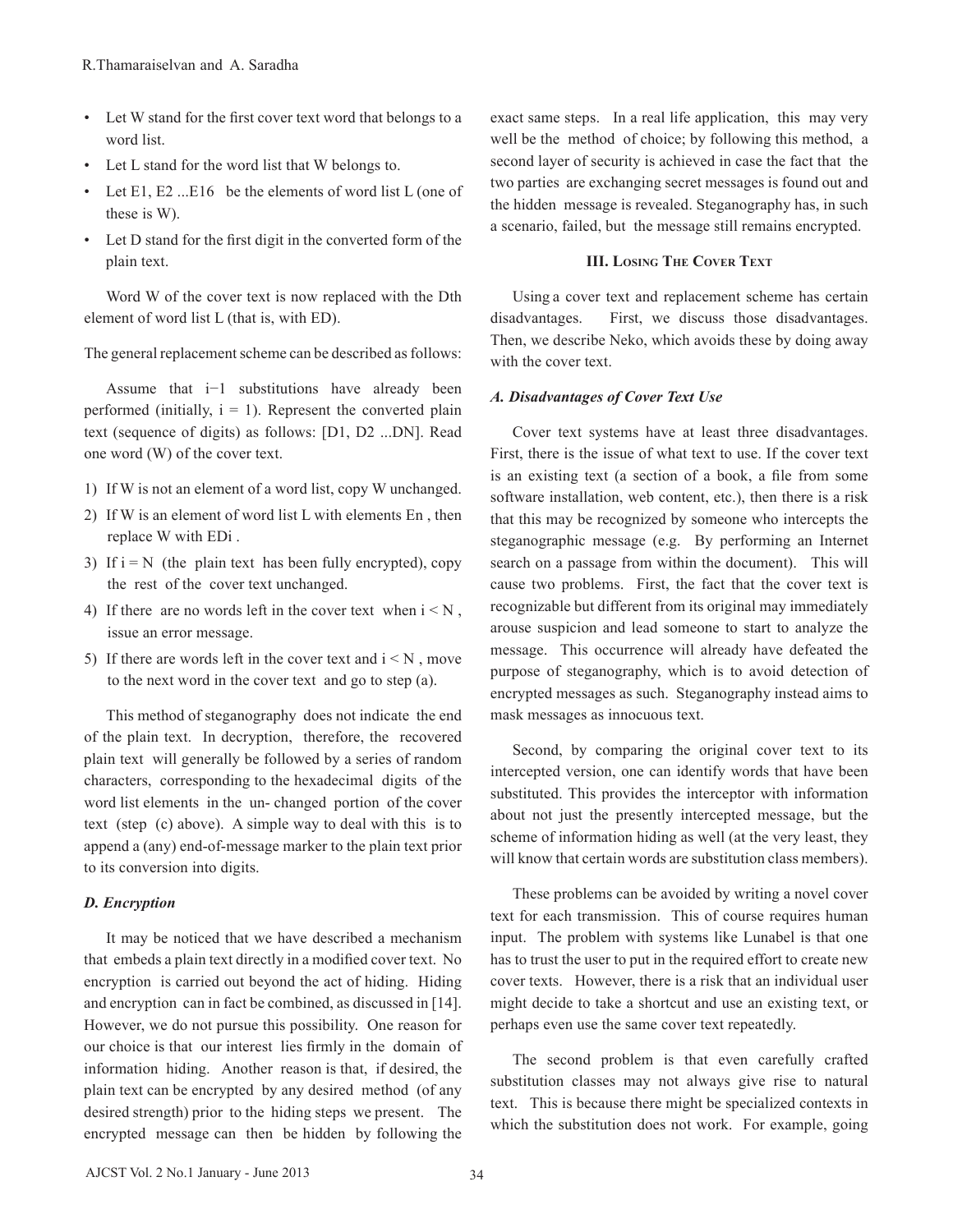back to our earlier forms eggs and pancakes, we can see that the sentence Break two eggs will not work when it is transformed into Break two pancakes.

Finally, it is desirable that words that are on the same word list have similar frequencies of occurrence. That way, word frequencies in the encrypted text will not be too different from natural text. Even then, n-gram frequencies will likely differ (e.g. see [6], [7], [8], [16]); for example, even if "up" and "down" have comparable frequencies, the bigrams (sequences of two words) "make up" and "make down" do not. The problem is, find- ing substitution classes is hard enough even without attention to token frequencies. It becomes even harder when one wants to take frequencies into account.

# **B. NEKO**

In the previous section, we argued that using an existing cover text is dangerous. Instead, relatively secure steganography demands a novel cover text for each message transmission. One obvious way to achieve that is to have a human compose a new cover text each time. Our system of steganography requires human input in creating a posthoc cover text after the information hiding task has been carried out automatically. We will now show how this can be done.

We use the same conversion-to-digits system and word lists as Lunabel. In encryption, however, we do not use a cover text. Instead, we directly employ the word lists, as follows (the symbols used have the same meanings as before).

# *Assume i - 1 Digit from The Converted Plain Text Have Already Been Processed*

- 1) Read the ith digit of the converted plain text, Di.
- 2) Choose a random ord list, W.
- 3) Write element LD i of W in a file.
- 4) If the plain text has been exhausted, stop.
- 5) Otherwise, increment i and go to step (a).

Once this procedure is carried out, one has a sequence of words. The sequence might, by way of example, look something like:

# *2. NEKO-generated word list example. Passkey upload monitor*

 The next step is for a human being to manually enter text around these words to create some natural looking text. For example, one might complete the word sequence in (2) as follows.

#### *3. NEKO Text Completion Example*

Obtain a passkey from your system administrator. Enter it into the appropriate box. Upload your files to the desired directory. When working with large files, you can turn off your monitor to save energy. . .

 Care must be taken to make sure the additional words entered in this process do not belong to any of the word lists used in steps (a)–(e). Otherwise decryption will fail, due to additional (unwanted) elements being added to the numerical sequence representing the desired character string. This can easily be facilitated by using a text editor that automatically highlights word list elements when they are typed.

Obviously, this system is more labor-intensive than taking an existing cover text and automatically substituting words in it. However, we have already argued that the latter procedure is risky. Our system is not that much more demanding of human input than a relatively safe use of a replacement system would be. Both systems require human input (in replacement systems, for security, in Neko, by design). The only additional demand Neko places on a human being is the ability to write a text around a given sequence of words. While this does call for a modicum of creativity, we judge the task to be not at all excessively difficult.

## **IV. Freedom From Substitution Classes**

We discussed another weakness of word replacement schemes, namely the conflicting demands of good substitution classes and con- trolling for token frequencies within a word list.

Consider once again the mechanism for cover text creation in Neko. The cover text is created by human input only after the information hiding step is automatically performed. The word lists are used solely for the purpose of encoding the converted digits of the plain text. Therefore, they do not need to form a linguistic substitution class. This frees us to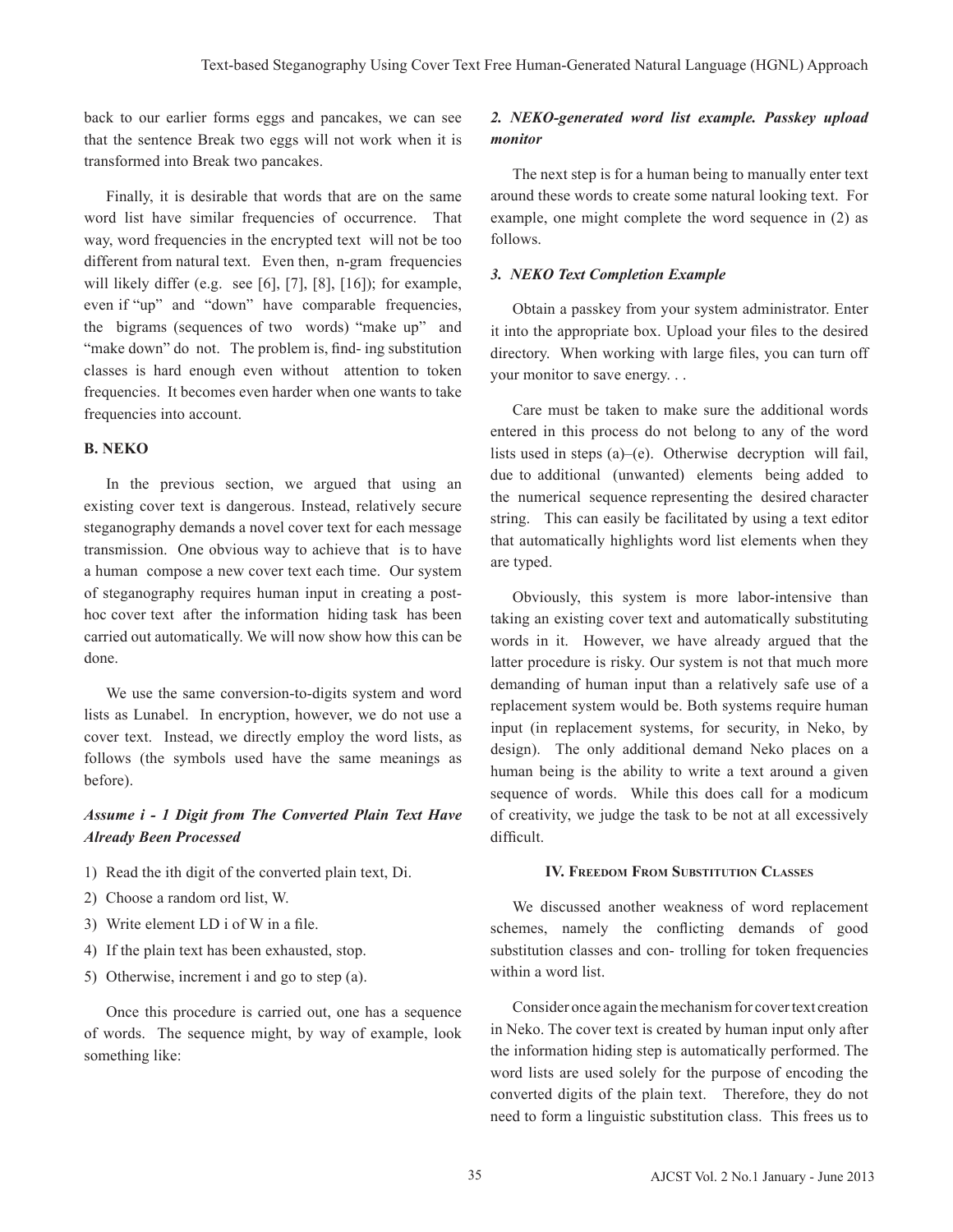compile word lists based solely on frequency of occurrence. One simply needs word counts from a corpus of text (easily available; equally easy to compile). The next step is simply to collect 16 words that have similar frequencies and place them in a substitution class.

 This allows a further refinement. Referring back to the Neko algorithm, we see that step (b) calls for a random word list. By weighting the word lists according to the token frequencies of their elements, we can assure that the words will appear in the cover text at about their proper frequencies.

This leads to one final advantage. Any word replacement scheme is vulnerable to n- gram analysis. But in our system, a human being composes the final text. It is reasonable to assume therefore that the resulting text will have appropriate collocations at reasonable frequencies.

In the next section, we illustrate typical results of Lunabel (word replacement in cover texts) and Neko (humangenerated text surrounding a word list). In section 6, we perform a statistical analysis comparing bigram frequencies between Neko and Lunabel, relative to natural (cover) text.

## **V. Example Texts**

 The following three sub-sections give excerpts of a cover text as well as Lunabel and Neko texts. The Lunabel text differs from the cover text only where word list elements have been replaced in order to code the message. Such word list elements have been highlighted. The Neko text uses the same word list elements as the Lunabel text, but for this encryption method, a human author composed the surrounding text. It can be seen from these illustrative examples that the Lunabel method has produced text which is semantically odd in a number of places, whereas the Neko method enables one to avoid this problem.

## *1. Natural (Cover) Text*

They reigned over the earth for more than 100 million years and suddenly, mysteriously disappeared. What caused the demise of this ubiquitous group of reptiles which included some of the largest animals to ever walk the planet? One of the great mysteries in science is the extinction of the dinosaurs at the end of the Mesozoic Era some 65 million years ago. Who (or more likely what) caused it is unknown and a subject of great debate. Dinosaurs appeared at the beginning of the Mesozoic Era and were the dominant

form of life until the end of that era. They lived almost everywhere there was land including Antarctica. We can see their bones in the geological record. The lower stratum of rock contains the earliest and most primitive species of dinosaur, and the upper stratum contains the newer species. Then, suddenly, at a geological strata line called the Cretaceous-Tertiary Boundary (often referred to as the K-T Boundary), the dinosaurs disappear. . .

# *2. Lunabel Text*

They reigned over the earth for more than 100 million times and suddenly, mysteriously disappeared. What caused the demise of this ubiquitous universe of reptiles which included some of the largest animals to ever walk the planet? One of the great mysteries in science is the extinction of the dinosaurs at the end of the Mesozoic Era some 65 million things ago. Who (or more likely what) caused it is unknown and a characteristic of great debate. Dinosaurs appeared at the beginning of the Mesozoic Era and were the dominant sense of question until the end of that era. They lived almost everywhere there was land including Antarctica. We can see their bones in the geological record. The lower stratum of rock contains the earliest and most primitive species of dinosaur, and the upper stratum contains the newer species. Then, suddenly, at a geological strata context called the Cretaceous-Tertiary Boundary (often referred to as the K-T Boundary), the dinosaurs disappear. . .

## *3. NEKO Text*

 One of the greatest scientific achievements of modern times is the great leap in our understanding of the largescale temporal and spatial structure of the universe. Human beings are by nature very curious, and it has often been said that this curiosity is one of the things that defines us. This trait that is so characteristic of our species has allowed us, by extension, to gain a greater sense not only of where we live, but who we are as well. However, one key question that science has yet to answer is whether we are alone in this great cosmos. If we find that other beings have also attained consciousness and intelligence as we have, can we still consider ourselves unique? It is in the context of such a discussion that one is forced to examine possibilities which at first glance may make us uncomfortable, but which ultimately must be investigated if we are to continue to pursue such scientific endeavors.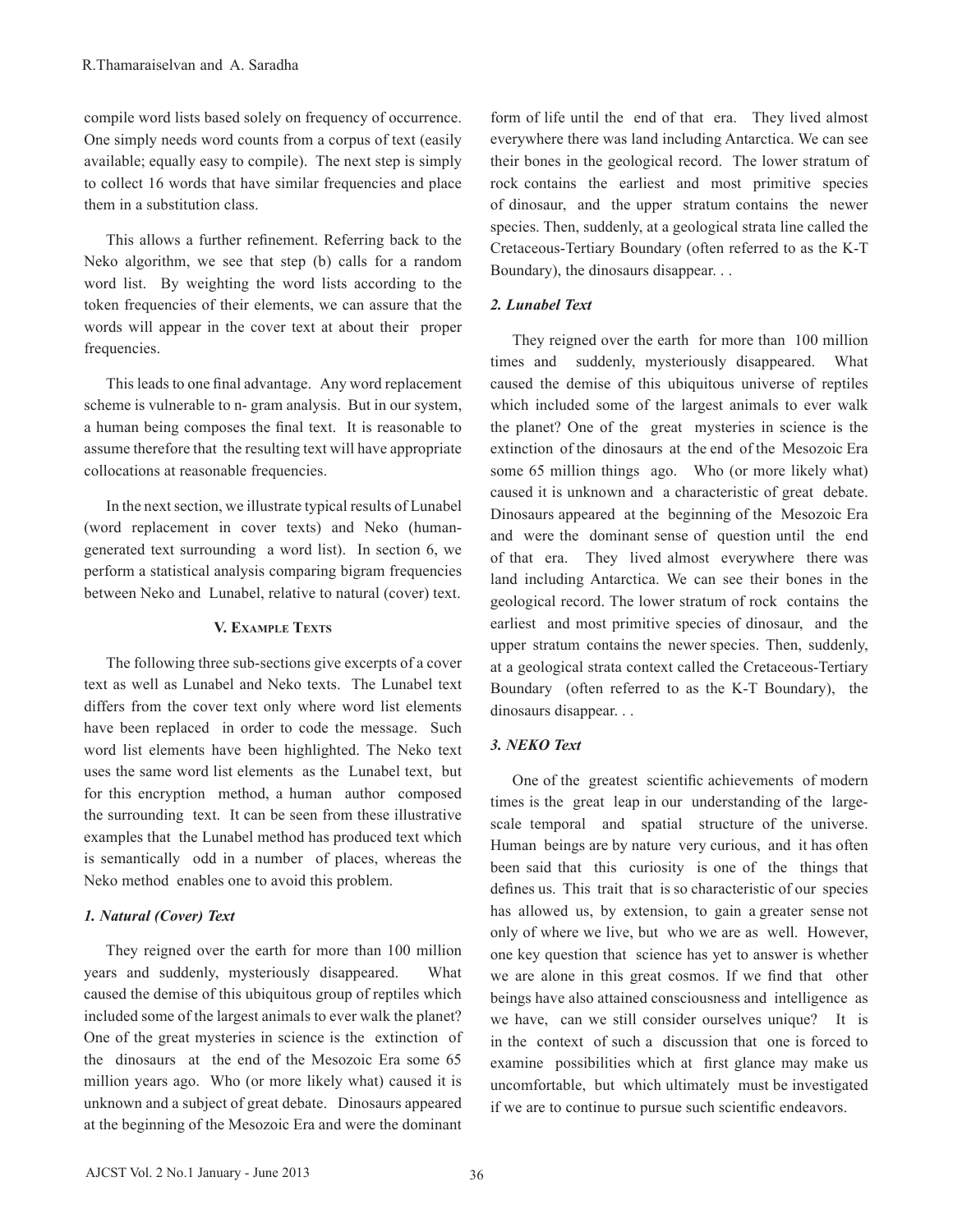# **VI. Statistics**

*Bigram Analysis -* It has been noted in the literature that steganographic texts may be particularly vulnerable to n-gram analysis ([6], [7], [8], [16]). While it is relatively easy to match single word frequencies to those found in natural text, it is much more challenging to do the same for word pair (and n-tuplet) frequencies. Accordingly, we have chosen bigram frequencies as our criterion for comparison of natural, Lunabel, and Neko texts.

Since Neko is designed for low-volume application, a brute force count of frequencies is unlikely to yield statistically valid results. Therefore, we have decided to use an indirect method that compares the number of novel bigrams that occur in new texts. We compiled an ad-hoc corpus for this purpose, which includes roughly equal numbers of words in three types of texts: geological history, accounts of species extinctions, and free-form narratives by individuals. These text types match the genres of the Lunabel and Neko texts that we used to perform this statistical analysis. The corpus has a total size of approximately 100,000 words. This has proven large enough to provide sufficiently diverse bigrams, yet small enough that a new piece of text is likely to have a number of "novel bigrams"; that is, bigrams appearing in the new text but not in the corpus. Our analysis seeks to determine whether texts encrypted using Lunabel or Neko contain an unusually large or small number of novel bigrams relative to natural text.

 For this analysis, three texts representing each of the three encryption styles (Cover text, as well as Lunabel and Neko; i.e. nine texts total) were prepared. The three cover texts were the ones used to create the three Lunabel encryptions using word lists as described above; the Neko texts also incorporated words taken from those same word lists. Of course, "Cover text" is not an encryption style per se but was included so that comparisons with a baseline condition would be possible. To evaluate a given text, we tallied "novel bigram counts" for each word appearing both in the corpus and in an encryption word list. That is, we first collected all of the bigrams in the text that were absent from the corpus, and which contained words belonging to one of the encryption word lists. For each such word, we then summed the number of cases in which the word appeared as a member of a novel bigram. This permits us to determine the relative likelihood that an encrypted text would contain a large or small number of novel bigrams, in comparison with unencrypted (natural) text. To determine whether such differences among encryption styles were significant, we performed a one-way analysis of variance (ANOVA) on the resulting dataset, with factor Encryption Style (Cover, Lunabel, or Neko). There was no significant effect of Encryption Style (F(2, 700)=1.992, MSE=0.291, p>0.10). Follow-up comparisons found that means were somewhat higher for the encrypted texts than for natural text (means [standard errors] for Cover, Lunabel and Neko respectively were: 0.215 [0.030], 0.295 [0.030], 0.263 [0.027]), but the only pairwise difference that was significant here was the Cover vs. Lunabel comparison  $(p<0.05)$ .

These results indicate that Lunabel encryptions have a significant tendency toward higher novel bigrams counts than does natural text, while Neko does not. In particular, we find that Neko is not more vulnerable to bigram analysis than a purely algorithmic word replacement method.

## **VII. Conclusion**

Many linguistic steganography systems start with an existing cover text and then modify this cover text in order to hide a message in it. This modification gives rise to certain vulnerabilities. One type of vulnerability is that the modified text is identifiable as unnatural by human readers. Another, more subtle, vulnerability is that the statistical properties of the resulting text may be measurably different from those of natural human language. In this paper, we have proposed a linguistic steganography system that overcomes these problems. Instead of starting with a cover text and replacing words in it to convey information, our method starts with a list of words that encode a plain text. It then calls for a human being to compose a cover text including these words. Since the cover text is written by a human in its final form, it is by definition, from a linguistic point of view, natural language. As such, it does not appear suspicious to a human observer. Therefore, we conclude that this approach, in addition to comparing favorably to word replacement techniques vis a vis statistical analysis, solves the problem of "the human attack in linguistic steganography" [14].